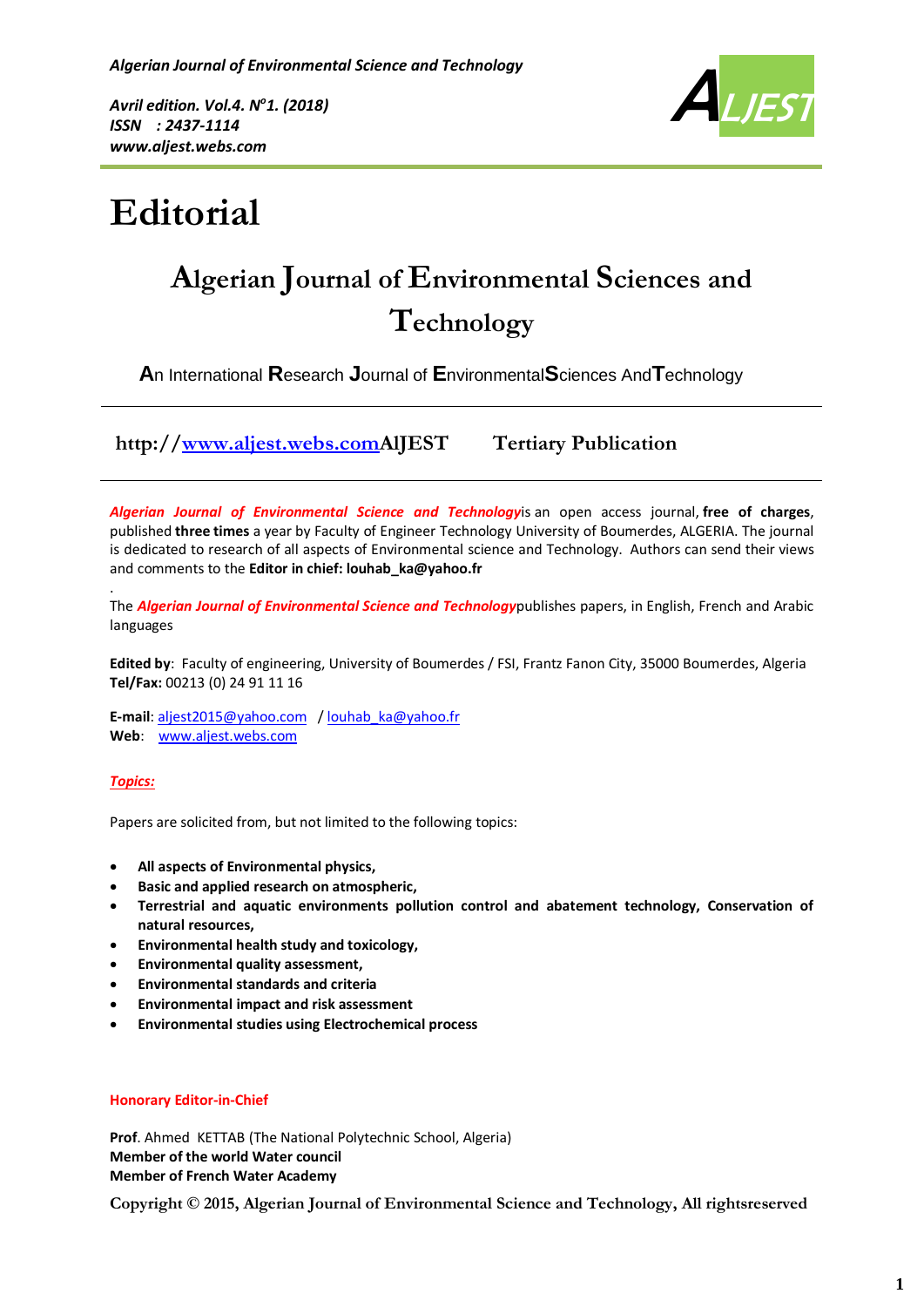*Avril edition. Vol.4. N<sup>o</sup>1. (2018) ISSN : 2437-1114 www.aljest.webs.com*



**Founder member of the Arab Water Council Vice president of Mediterranean network of Schools and universities of engineers - RMEI**

#### **Editor in chief**

**Prof.** Krim LOUHAB Univ. Boumedes, Algeria **Faculty of Engineering University of Boumerdes DZ-35000 Boumerdes- ALGERIA [louhab\\_ka@yahoo.fr](mailto:Louhab_ka@yahoo.fr) [aljest2015@yahoo.com](mailto:aljest2015@yahoo.com)** Tel/Fax : 00 213 24911117

#### **Editorial Board**

**Pr. BELHANECHE- BENSEMRA N**. (The National Polytechnic School, Algeria) **Pr. SULTAN T . ABU-ORABI**. (Secretary General Association of Arab Universities, AArU) **Pr. YUH-SHAN HO**. (Peking University, China) **Pr. ALWARTHAN. A. A.** (Univ. King Saud, Riyadh, Saudi Arabia) **Pr. SZYMCZYK A** (Univ. Rennes 1, France) **Pr. BRUZZONITI M. C** (Univ. Torino, Turin, Italy) **Pr. LARACHI** F. ( Univ. LAVAL, Quebec, Canada) **Pr. AMRANE A.** (Univ. Rennes 1, France) **Pr. DEL BUBBA M.** ( Univ. Firenze*,* Italy*)* **Pr. SIMONESCU C .M.** (Polytechnic University of Bucharest , Romania) **Pr. MALOLLARI I.** (Univ. Tirana, Albania) **Pr. BOUROUIS M.** (Univ. RoviraiVirgili, Spain) **Pr. SHARROUK P.J.** (Univ. Paul Sabatier , Toulous, France) **Pr. MANDI L.** (Univ. Cadi Ayyad, Marrakech, Morocco) **Pr. SANJA MARTINEZ.** (Univ. of Zagreb, Croatia) **Pr. ZABANIOTOU N.** (Univ. Aristotle, Greece ) **Pr. BELBRAOUET S**. (Univ. Moncton, Canada) **Pr. EL SAYED H. EL ASHRY.** (Uni. Alexandria, Egypt) **Pr. ENOS M. R. KIREMIRE.** (Univ. Namibia, Windhoek, Namibia) **Pr. BENADDA B.** (INSA de Lyon, France) **Pr. LOUDYI D.** ( Univ. Hassan II, Casablanca, Morocco) **Pr. HARMOUNI B**. (Univ. El Manar, Tunisia) **Pr. TEBBAL S.** (SET Laboratories TEXAS, USA) **Pr. BOUKHERROUB R.** (Research Director CNRS . Univ. Lille, France) **Pr. LOULERGUE P.** (Univ. Rennes 1, France) **Pr. SAFI M.**( EcoleNationaled'Ingénieur, Tunis, Tunisia) **Pr. VILLEMIN D.** (Univ. Caen, France) **Pr. FALAH. H .**Hsssein. (Univ. Bbylon, Iraq) **Pr. DAKO E.** (Univ. Moncton, Canada) **Pr. OUAZZANI N**. (Univ. Cadi Ayyad, Marrakech, Morocco) **Pr. ASSADI A.A**. ( Ecole Nationale Supérieure de Chimie of Rennes, France) **Pr. BELKACEMI K**. ( Univ. LAVAL, Quebec, Canada ) **Pr. OULD-DRIS A.** Technology University of Compiène, France) **Pr. BOUNOUGHAZ M.** (Univ. Boumerdes, Algeria) **Pr. MOHAMMEDI K.** (Univ. Boumerdes, Algeria) **Pr. HACHEMI M.** (Univ. Boumerdes, Algeria) **Pr. SELATNIA A.** (The National Polytechnic School, Algeria)

**Copyright © 2015, Algerian Journal of Environmental Science and Technology, All rightsreserved**